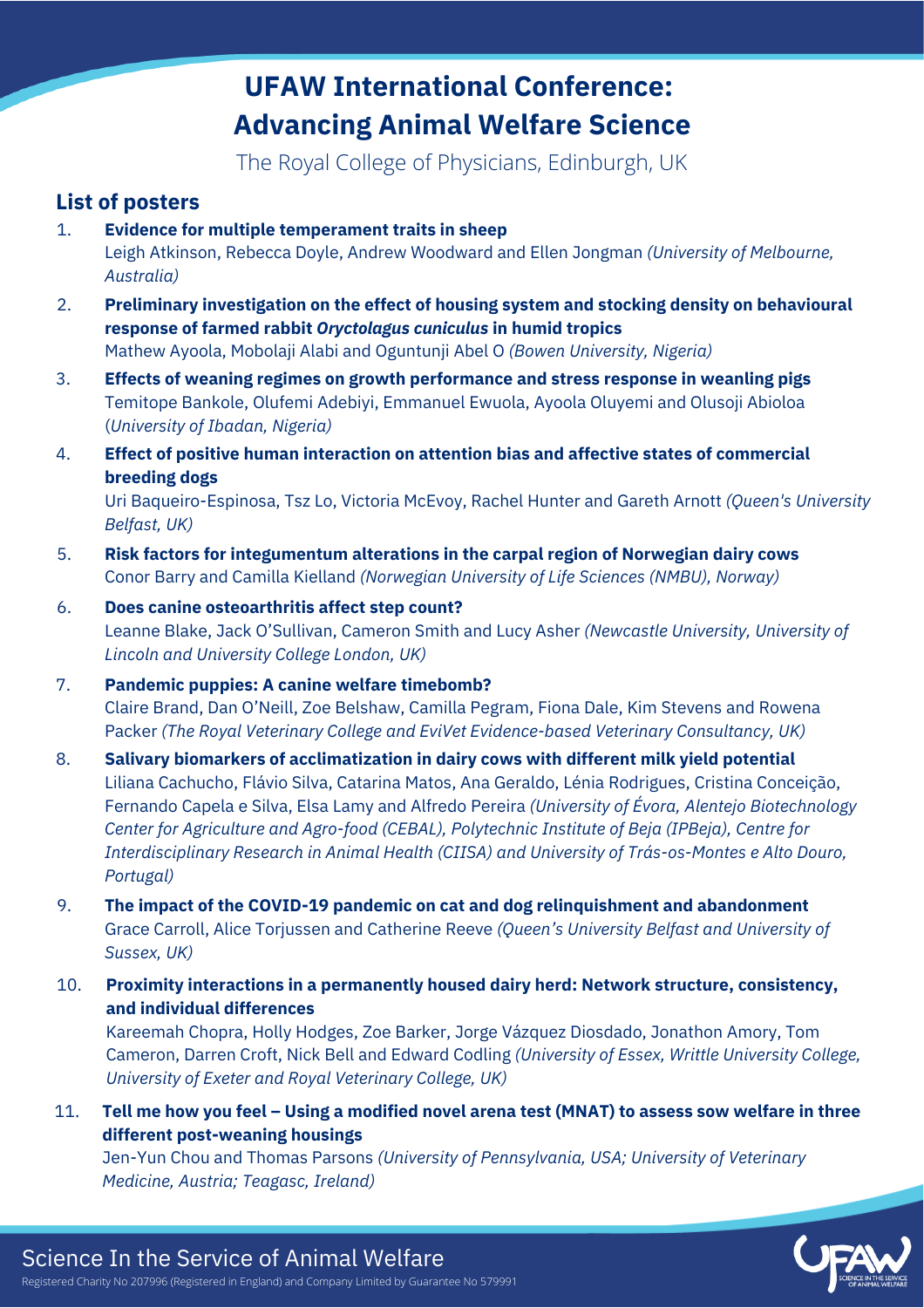- 12. **Automatic detection of enrichments usage in Rhesus monkeys** Giulia Ciminelli, Claire Witham and Melissa Bateson *(Newcastle University and MRC Harwell, UK)*
- 13. **Untwisting questions about nesting materials and laboratory mouse welfare** Kendall Coden, Jerome Geronimo, Michael Gutierrez, Kyna Byrd and Joseph Garner *(Stanford University, USA)*
- 14. **The growing trend of intraorgan euthanasia injections in companion animals** Kathleen Cooney *(Companion Animal Euthanasia Training Academy and Colorado State University, USA)*
- 15. **Lame cow welfare: What is the mobility team thinking? Or who sees pain how?** Emily Craven, Jenny Stavisky, Natalie Robinson and Rachel Dean *(Oakwood Veterinary Group and VetPartners, York, UK)*
- 16. **Getting close to animals at the zoo: Impacts on animal welfare and human psychology** Katherine Cronin, Stephen Ross and Maureen Leahy *(Lincoln Park Zoo, USA)*
- 17. **Puppy separation related behaviour: Effect of preventative advice on puppy behaviour when left alone**

Fiona Dale, Charlotte Burn and Rachel Casey *(Royal Veterinary College and Dogs Trust, UK)*

- 18. **An investigation into** *Sus scrofa domesticus* **and milk replacer pre-weaning, focusing on size and social behaviours in the farrowing crate** Holly Deacon and Jonathan Amory *(Writtle University College, UK)*
- 19. **Associations between behaviour modification program progression, cat stress score, and latency to emerge from hiding in shelter cats (***Felis catus***) from hoarding environments** Bailey Eagan, Karen van Haaften and Alexandra Protopopova *(University of British Columbia and The British Columbia Society for the Prevention of Cruelty to Animals, Canada)*
- 20. **"End the cage age" - Is it possible to manage gestating sows without individual stalls?** Maria Costanza Galli, Claudio Mazzoni, Federica Mereghetti, Elena Bordignon, Barbara Contiero and Flaviana Gottardo *(University of Padova, Swivet Research snc and Azienda agricola Lucrezia, Italy)*
- 21. **Measuring affective state in the horse (***Equus caballus***): The emotional response to a reward prediction error paradigm**

Julia Gerke, Claire O'Brien, Ourania Kyrozi and Sebastian McBride *(Aberystwyth University, UK)*

- 22. **Facial expressions of acute pain in Japanese macaques: Development of an assessment tool** Vanessa Gris, Takako Miyabe-Nishiwaki , Nelson Broche Jr. , Akihisa Kaneko , Munehiro Okamoto, Juri Suzuki and Daniel Mills *(Kyoto University, Japan and University of Lincoln, UK)*
- 23. **Friends? – Effects of gilts' social experiences and genetic line when meeting an unfamiliar pig at 5 and 20 weeks of age** Linda Marie Hannius, Linda Keeling, Claes Anderson, Daiana de Oliveira, Stina Emriksson and Anna Wallenbeck *(Swedish Universities of Agricultural Sciences, Sweden)*
- 24. **Does regenerative agriculture address animal welfare, human well-being, and environment conservation (One Welfare approach)? – A review** Matías Hargreaves-Méndez and María Hötzel *(Universidade Federal de Santa Catarina, Brazil)*
- 25. **Changes in prevalence of owner reported separation related behaviour with time dogs left alone during COVID restrictions**

Naomi Harvey, Robert Christley, Rebecca Mead, Jane Murray, Melissa Upjohn and Rachel Casey *(Dogs Trust, UK)*

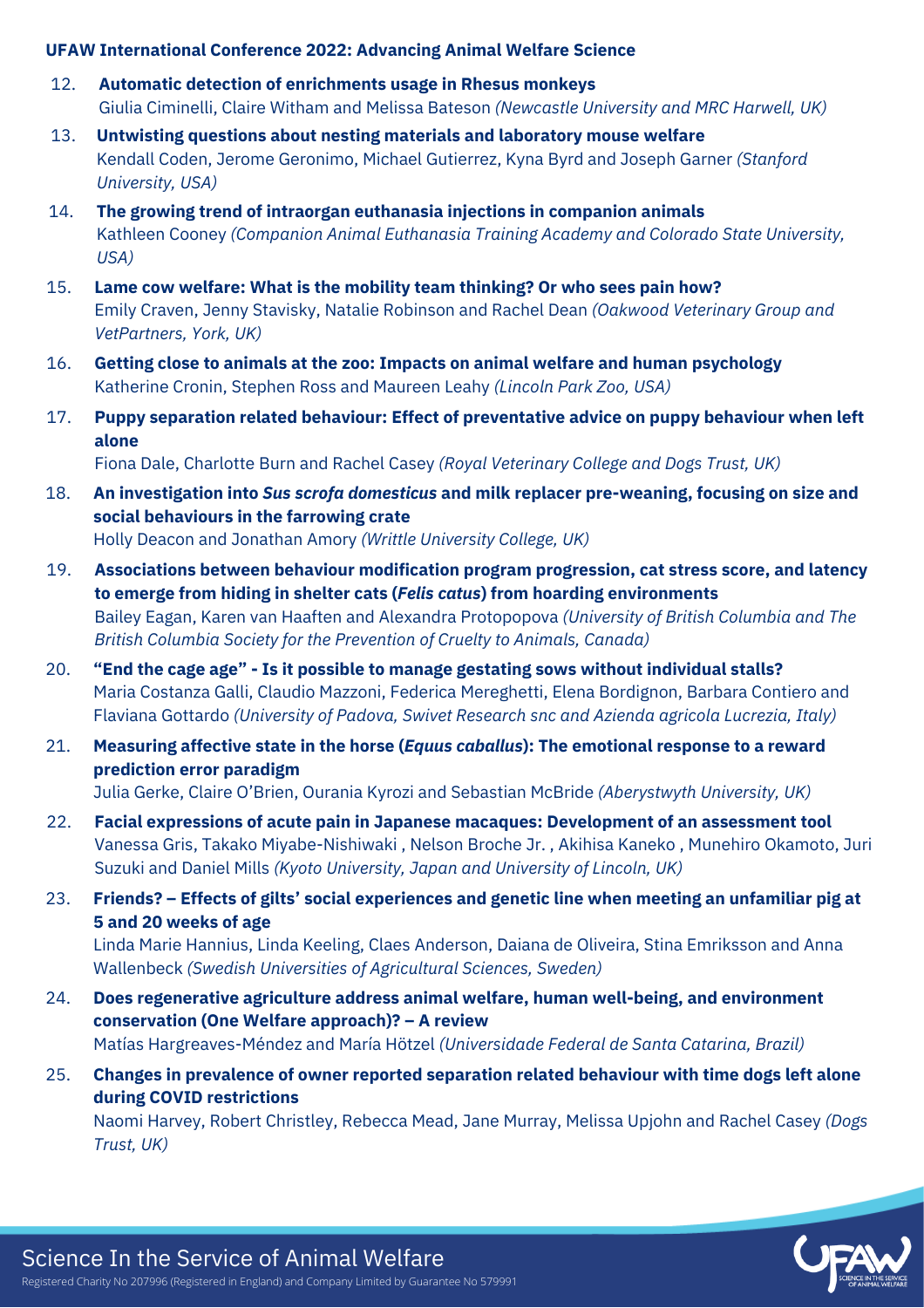- 26. **Welfare considerations for chickens used as laboratory animals** Lindsay Henderson, Kris Hogan, Amanda Novak, Adrian Sherman and Helen Sang *(University of Edinburgh, UK)*
- 27. **Bowls are boring: Investigating the use of enrichment feeding for pet dogs and the associated perceived benefits and challenges** Madeline Heys, Imogen Lloyd and Carri Westgarth *(University of Liverpool, UK)*
- 28. **The effect of sleep quantity and quality on the affective state of the horse** Sophie Hicks, Gianluca Tucci, Aleksandra Mikolajczak, Rachel Anstey, Gabby Dickson, Ceris Owen-Fraser, Eloise Bournes, Linda Greening, Claire O'Brien and Sebastian McBride *(Aberystwyth University and Hartpury University, UK)*
- 29. **Investigating the relationship between recumbence and the frequency of stereotypical and feeding behaviour in two captive African elephants (***Loxodonta africana***) at night** Amber Ianniello *(Oxford Brookes University and Abingdon and Witney College, UK)*
- 30. **Welfare and scientific limitations of the forced swim test** Kimberley Jayne, Julia Baines and Emily Trunnell *(People for the Ethical Treatment of Animals (PETA) UK and USA)*
- 31. **Avoiding frustration by providing a cheap alternative – Using a novel maximum price paid test to quantify the maternal motivation in dairy cows (***Bos taurus taurus***)** Emma Jensen, Melissa Bateson, Heather Neave and Margit Jensen *(Aarhus University, Denmark; Newcastle University, UK)*
- 32. **The structure and temporal changes in brokerage typologies applied to a dynamic sow herd** Sarah Jowett, Zoe Barker and Jonathan Amory *(Writtle University College and University of Reading, UK)*
- 33. **Light and larvae for layers: Early-life interventions to prevent feather pecking in laying hens** Saskia Kliphuis, Maëva Manet, Vivian Goerlich, Rebecca Nordquist, Frank Tuyttens and Bas Rodenburg *(Utrecht University and Wageningen University & Research, Netherlands; Flanders Research Institute for Agriculture, Fisheries and Food (ILVO) and Ghent University, Belgium)*
- 34. **Towards the study of boredom in pigs – Developing a task to assess pigs' time perception** Kristina Kull, Christoph Winckler and Sara Hintze *(University of Natural Resources and Life Sciences (BOKU), Austria)*
- 35. **Piglets' reaction to human after weaning is linked to the response of their sow to the same human during gestation**

Mathilde Lanthony, Marek Špinka and Céline Tallet *(INRAE, France; Czech University of Life Sciences, Czech Republic)*

**Using horses' facial expressions to assess pain levels automatically through deep learning-based modeling** 36.

Gabriel Lencioni, Rafael Sousa, Edson Sardinha, Rodrigo Corrêa and Adroaldo Zanella *(University of São Paulo (USP), Brazil)*

**The importance of comprehensive species-specific datasets in animal welfare research: An example with donkeys** 37.

Holly Little, Stuart Norris, Linda Evans, Andrew Judge and Sarah Tulloch *(The Donkey Sanctuary, UK)*

**The PDSA Animal Wellbeing (PAW) report 2021: The impact of COVID-19 on UK pet wellbeing** Rachel Malkani, Emma Tipton, Rebecca Ashman, Lynne James and Sean Wensley *(PDSA and University of Surrey, UK)* 38.

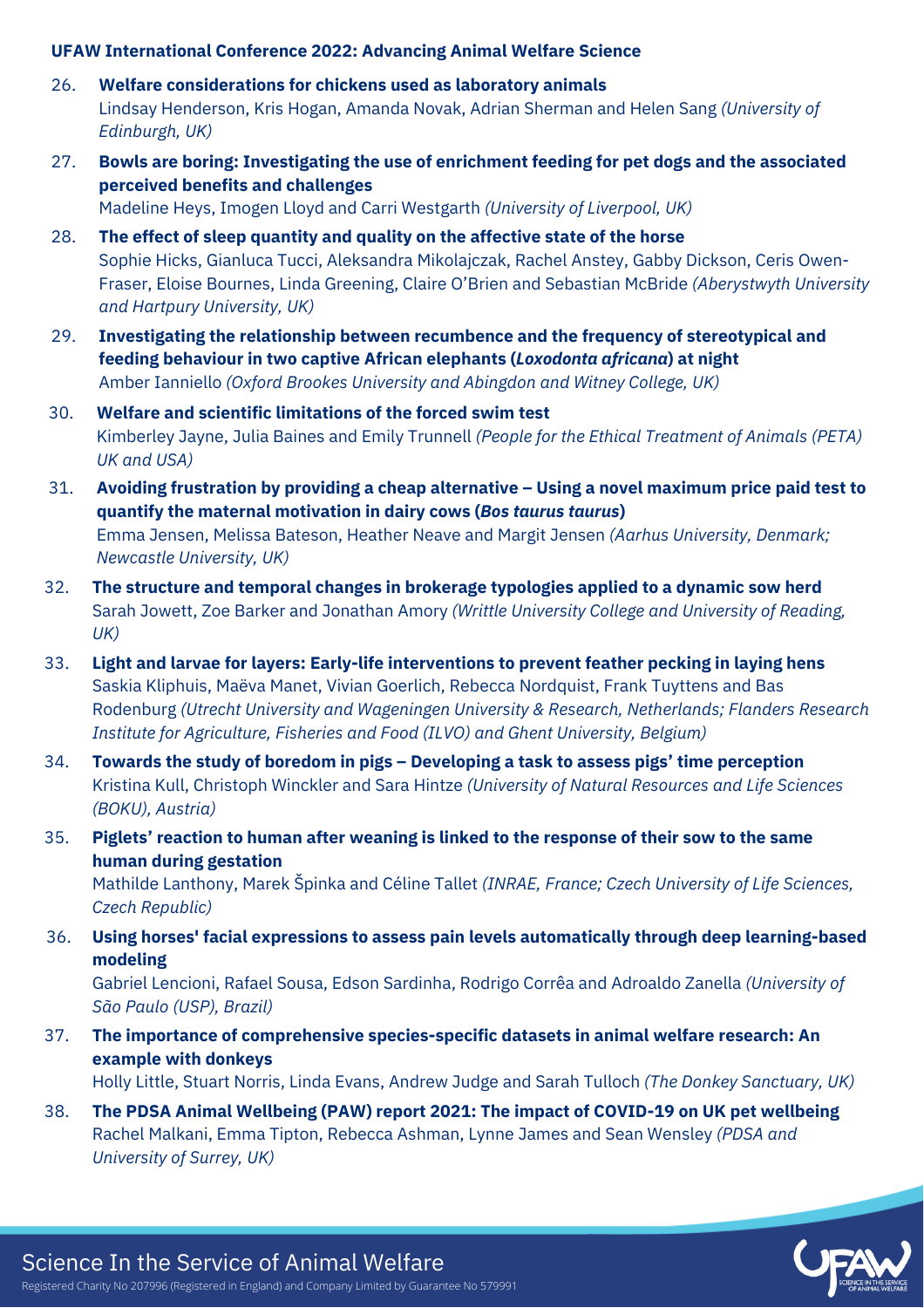- **Primary validation and reliability testing of the animal welfare assessment grid for dogs** Rachel Malkani, Sarah Wolfensohn and Sharmini Paramasivam *(University of Surrey, UK)* 39.
- **MANYGOATS - A network to promote open and reproducible research on goat behaviour and welfare** 40.

ManyGoats, Federica Amici, Okan Atay, Mario Balaro, Monica Battini, Joao HC Costa, Ruan Daros, Shai David, Özdal Gökdal, Edna Hillmann, Nina Keil, Whitney Knauer, Lorena Lacuesta, Serge-Yan Landau, Rebecca Meagher, Carly Moody, Christian Nawroth, Heather Neave, Tjasa Pangerl, Fernando Sanchez-Davila, Janko Skok, Jenny Stracke, Jordan Tonooka, Rodolfo Ungerfeld, Beth Ventura, Arantxa Villagrá, Susanne Waiblinger and Gosia Zobel *(Leipzig University, Max Planck Institute for Evolutionary Anthropology, Humboldt-Universität zu Berlin and Research Institute for Farm Animal Biology and University of Bonn, Germany; Aydın Adnan Menderes University, Turkey; Universidade Federal Fluminense and Pontifícia Universidade Católica do Paraná, Brazil; University of Milan, Italy; University of Kentucky, University of Minnesota and UC Davis, USA; Zoological Center Ramat Gan and Agricultural Research Organization, Rishon LeZion, Israel; Centre of Proper Housing of Ruminants and Pigs, Switzerland; Universidad de la República, Uruguay; Dalhousie University, Canada; Aarhus University, Denmark; University of Maribor, Slovenia; Universidad Autonoma de Nuevo Leon, Mexico; Instituto Valenciano de Investigaciones Agrarias, Spain; University of Veterinary Medicine, Austria; AgResearch Ltd, New Zealand)*

41. **Effect of weaning age on various measures of health in Rhesus macaques (***Macaca mulatta***): A retrospective study**

David Massey, Claire Witham and Melissa Bateson *(Newcastle University and MRC Harwell Institute, UK)*

- 42. **Trap-Neuter-Adopt (TNA) as a welfare friendly solution for improving unwanted dogs welfare** Liat Morgan, Naama Shir-Nissan,Rune Birkler, John Boone, Andrew Rowan, Wiessam Abu Ahmed, Amir Steinman, Boris Yakobson, Ehud Gazit and Melissa Bateson *(Tel Aviv University, The Hebrew University of Jerusalem and Kimron Veterinary Institute, Israel; Newcastle University, UK; Great Basin Bird Observatory and Wellbeing International, USA)*
- 43. **Ethics assessment when publishing animal welfare research in an international scientific world** Birte Nielsen, Anna Olsson, Irene Camerlink, Péter Pongrácz, Jen-Yun Chou, Maria Camila Ceballos, Alexandra Whittaker and Huw Golledge *(UFAW, UK; Universidade do Porto, Portugal; Polish Academy of Sciences, Poland; Eötvös Loránd University, Hungary; Teagasc, Ireland; University of Calgary, Canada; University of Adelaide, Australia)*
- 44. **Does affective state alter the hedonic value of a social reward in laboratory mice?** Ryan Nolan, Candy Rowe, Matthew Leach and Jane Hurst *(University of Liverpool and Newcastle University, UK)*
- 45. **Handling method affects anxiety-like behaviour but not measures of chronic stress** Janja Novak, Ivana Jaric, Marianna Rosso, Reto Rufener, Chadi Touma and Hanno Würbel *(University of Bern, Switzerland; University of Osnabrück, Germany)*
- 46. **Are palatability assessments a valid measure of hedonic responses in** *Equus callabus***?** Claire O'Brien, Sebastian MacBride and Matthew Parker *(Aberystwyth University and University of Portsmouth, UK)*
- 47. **Manual and precision livestock farming (PLF) assisted welfare comparison between two housing systems used in organic egg production** Michael Odintsov Vaintrub and Pierfrancesco Di Giuseppe *(Università Politecnica delle Marche and Università di studi di L'Aquila, Italy)*

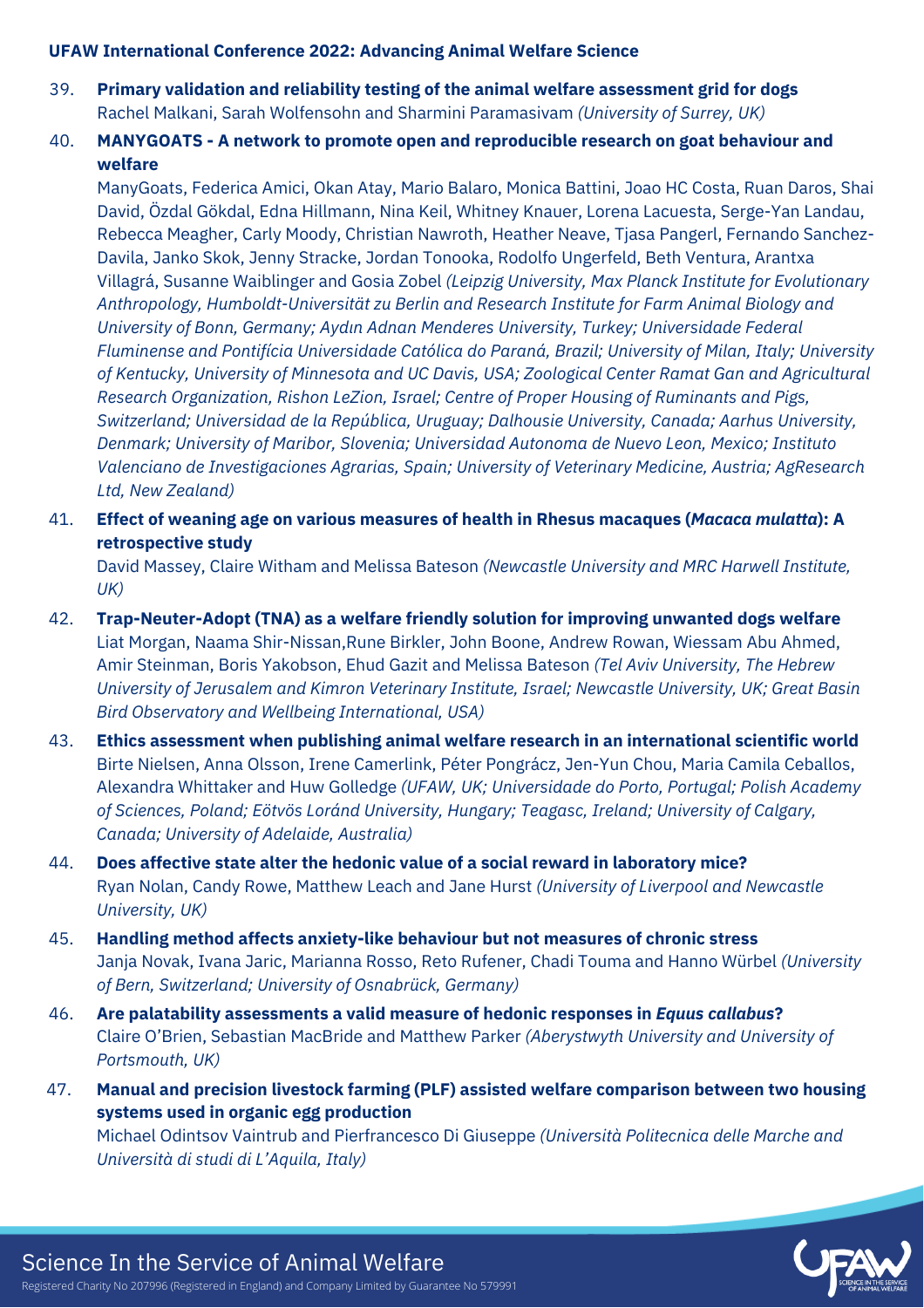48. **Weekly alternation and continuous presentation of environmental enrichment on behaviour of grower pigs**

Ayoola Oluyemi, Olufemi Adebiyi and Temitope Bankole *(University of Ibadan, Nigeria)*

49. **Implementation and use of a novel welfare assessment tool to improve primate behavioural management programs**

Carly O'Malley, Emilie Paterson and Patricia Turner *(Charles River and University of Guelph, Canada)*

50. **The effect of dog colour, size and environment on a human approach-stop task using videos of a simulated dog model displaying aggressive behaviours** James Oxley, Helena Ransome-Prince, Georg Meyer, Iain Cant, Giuseppe Ballantuono, Matthew Butcher Andrew, Levers and Carri Westgarth *(University of Liverpool and Virtual Engineering Centre,*

*UK)*

- 51. **Automated labelling of facial features in domestic dogs** Marie-Claire Pagano, Cameron Smith and Lucy Asher *(Newcastle University and University College London, UK)*
- **Grazing restriction induces wool pulling behaviour in sheep and it can be evaluated through wool inspection** 52.

Ricard Pares, Pol Llonch, Xavier Manteca and Xavier Such *(Universitat Autònoma de Barcelona, Spain)*

- 53. **Early behavioural indicators of gastrointestinal parasitism in extensively farmed sheep for a precision livestock approach to welfare management** Michelle Reeves, Heather McDougall, Fiona Kenyon, Jessica Martin, Emma Baxter and Cathy Dwyer *(Moredun Research Institute, University of Edinburgh and SRUC, UK)*
- 54. **Progress of primate environmental enrichment literature 1978 – 2019** Samuel Richardson
- 55. **A five domains approach to assessing the welfare of dairy donkeys** Karen Rickards, Fiona Cooke and Stuart Norris *(The Donkey Sanctuary, UK)*
- 56. **Dam (***Canis familiaris***) welfare throughout the peri-parturient period in commercial-breeding kennels**

Aynsley Romaniuk, Shanis Barnard, Jennifer Weller, Hsin-Yi Weng, Sriveny Dangoudoubiyam and Candace Croney *(Purdue University, USA; Agri-Food & Biosciences Institute, UK)*

- 57. **A humane death for black soldier fly larvae (***Hermetia illucens***) used in food and feed** Lizzie Rowe, Erika de Castro and Miha Pipan *(Better Origin, UK)*
- 58. **Human-animal relationships in animal agriculture: Evolving perspectives on developing respectful relationships with animals**

Erin Ryan, Daniel Weary and Becca Franks *(University of British Columbia, Canada; New York University, USA)*

59. **Not good on foot? The occurrence of claw asymmetries during the lifetime of fattening pigs (***Sus scrofa***)**

Sarah Seufert, Nina Volkmann, Johannes Schmidt-Mosig and Nicole Kemper *(University of Veterinary Medicine Hannover and vetvise GbR, Germany)*

60. **Development and encoding of arousal in Mongolian gerbil and Djungarian hamster infant vocalisations**

Yara Silberstein and Marina Scheumann *(University of Veterinary Medicine Hannover, Germany)*

61. **Influence of bedding hygiene and colostrum management in dairy calves' health** Flávio Silva, Cristina Conceição, Severiano Silva, Pedro Caetano, Joana Ramalho, Sofia Pedro, Inês Azevedo, Luís Martins, Alfredo Pereira and Joaquim Cerqueira *(University of Trás-os-Montes e Alto Douro, University of Évora and Agrarian School of Viana do Castelo Polytechnic Institute, Portugal)*